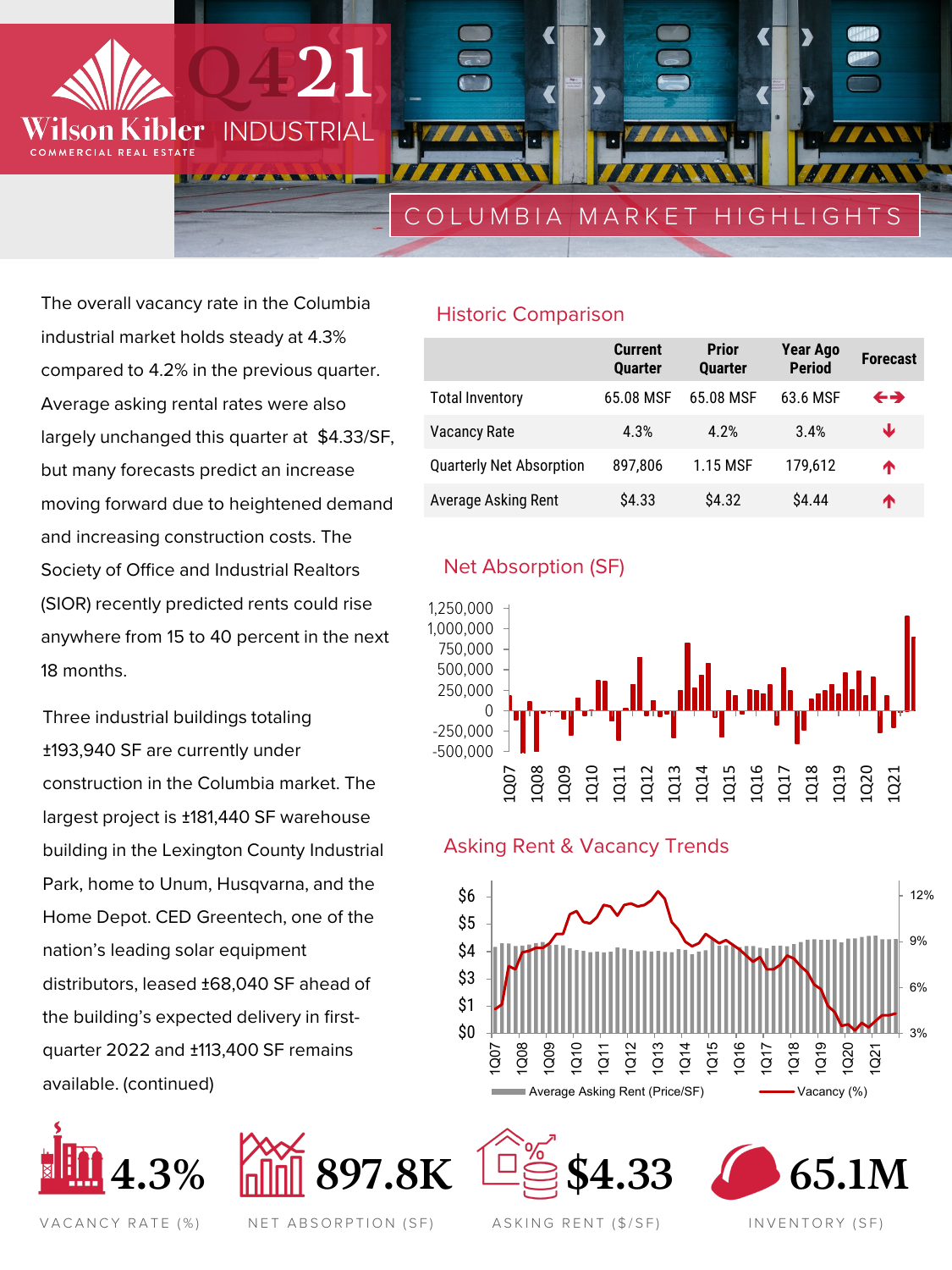

Labor shortages due to the ongoing pandemic continue to cause supply chain issues as consumers buy goods at record levels – many of which are produced overseas – which has led to slowdowns and shutdowns throughout the global marketplace. The logistics sector faces many challenges due to evergrowing demand as the nation's trucking industry also faces the worst driver shortage on record, according to the American Trucking Association.

The shortage is caused by an increase in the number of trucker retirements during the pandemic as well as a significant number of drivers who have left the nationwide fleet for other careers. The country currently has a shortage of about 80,000 truck drivers, a figure that has increased 30% from before the pandemic.

Several proposed or planned speculative construction projects are currently underway throughout the metro, each of which is strategically located to accommodate last-mile delivery, intermodal transportation, and ease-of-access to the state's four major ports in Charleston, Georgetown, Greer, and Dillon.

- Magnus Development Partners' 803 Industrial Park adjacent to the Columbia Metropolitan Airport (CAE) which will consist of nearly one million square feet across four buildings
- Another ±247,000-square-foot airport-adjacent project being developed by Scannell **Properties**
- Red Rock Developments is offering industrial build-to-suit opportunities in the new ±760.9 AC Sandy Run Industrial Park adjacent to I-26 in Gaston, SC. The site can accommodate up to ±1.3 million total square feet and the current proposal includes 13 buildings
- Collett Industrial plans to develop two Class A spec buildings in Carolina Pines Industrial Park - ±210,600 SF and ±196,560 SF – in Northeast Columbia









VACANCY RATE (%) NET ABSORPTION (SF) ASKING RENT (\$/SF) INVENTORY (SF) NET ABSORPTION (SF)

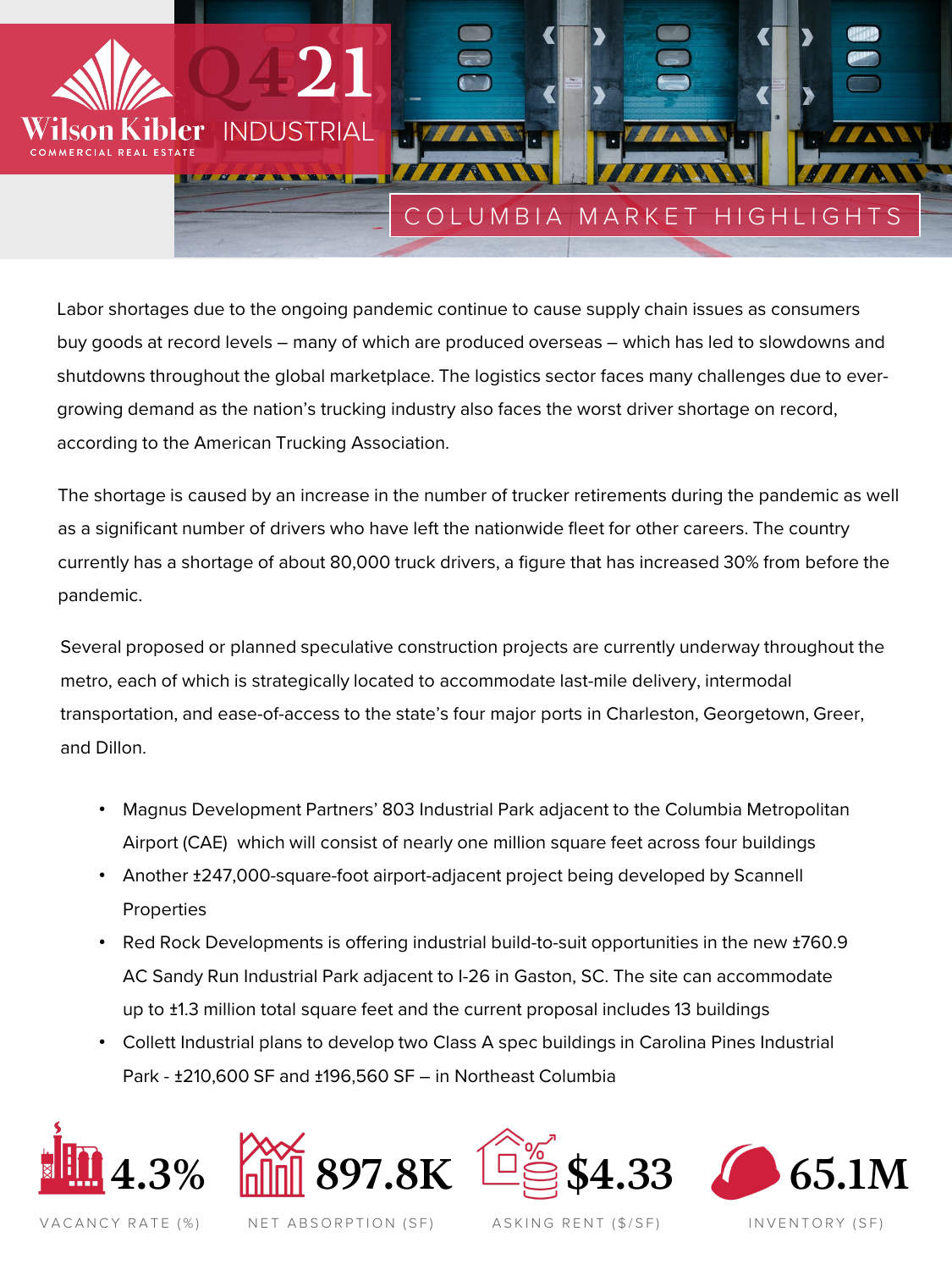

## **Q3 2021 Industrial Market Summary | Columbia**

|                         | Inventory (SF) | Vacancy<br>Rate | Availability<br>Rate | Qtr<br>Absorption<br>(SF) | <b>YTD</b><br>Absorption<br>(SF) | <b>INDUSTRIAL</b><br>Asking Rent<br>(Price/SF) | <b>FLEX</b><br>Asking Rent<br>(Price/SF) | Total<br>Asking Rent<br>(Price/SF) |
|-------------------------|----------------|-----------------|----------------------|---------------------------|----------------------------------|------------------------------------------------|------------------------------------------|------------------------------------|
| Cayce/W Columbia        | 17,425,512     | 2.8%            | 2.7%                 | 33,332                    | 459,788                          | \$4.95                                         | \$7.00                                   | \$4.95                             |
| Downtown (CBD)          | 660,227        | 12.8%           | 13.1%                | $\overline{\phantom{a}}$  | $-28,000$                        | \$5.39                                         | \$13.50                                  | \$5.75                             |
| Dutch Fork / Irmo       | 1,415,717      | 15.5%           | 15.7%                | $-34,915$                 | $-165,915$                       | \$3.61                                         | \$10.52                                  | \$4.20                             |
| <b>Fairfield County</b> | 2,390,509      | 0.4%            | 1.6%                 | 63,156                    | 55,328                           | \$3.00                                         | $\overline{\phantom{a}}$                 | \$3.00                             |
| Kershaw County          | 7,158,486      | 5.1%            | 5.2%                 | 66,024                    | $-147,176$                       | \$3.00                                         |                                          | \$3.00                             |
| Lexington               | 6,121,153      | 0.8%            | 2.7%                 | $-14,000$                 | 122,188                          | \$4.13                                         | \$9.12                                   | \$4.72                             |
| North Columbia          | 3,820,235      | 1.8%            | 1.8%                 | 83,132                    | 109,427                          | \$4.49                                         | \$8.50                                   | \$4.77                             |
| Northeast Columbia      | 9,180,931      | 10.1%           | 10.3%                | $-63,449$                 | $-420,413$                       | \$3.92                                         | \$7.08                                   | \$4.04                             |
| Southeast Columbia      | 15,205,441     | 3.2%            | 3.8%                 | $-55,415$                 | 876,133                          | \$5.05                                         | \$8.17                                   | \$5.18                             |
| Saint Andrews           | 1,710,842      | 4.1%            | 4.1%                 | 26,999                    | 38,446                           | \$5.27                                         | \$7.25                                   | \$5.51                             |
| Market                  | 65,089,053     | 4.3%            | 4.7%                 | $-24,316$                 | 897,806                          | \$4.16                                         | \$8.53                                   | \$4.33                             |

*\* Data set includes all known existing industrial properties over 5,000 SF in the Columbia MSA*

*\* Asking rents are NNN*

### Notable Transactions



4-Property Portfolio Sale ±98.9 AC | Lexington \$37,165,354 | \$383,504/AC



Sale | NE Columbia 5 Technology Circle ±133,348 SF Warehouse \$7,800,000 | \$58.49/SF



Sale | North Columbia 2320 Wayne Street ±12,167 SF Warehouse \$620,000 | \$50.96/SF



New Lease | Cayce 2028 Augusta Highway ±31,884 SF Warehouse Cornerstone Builders Group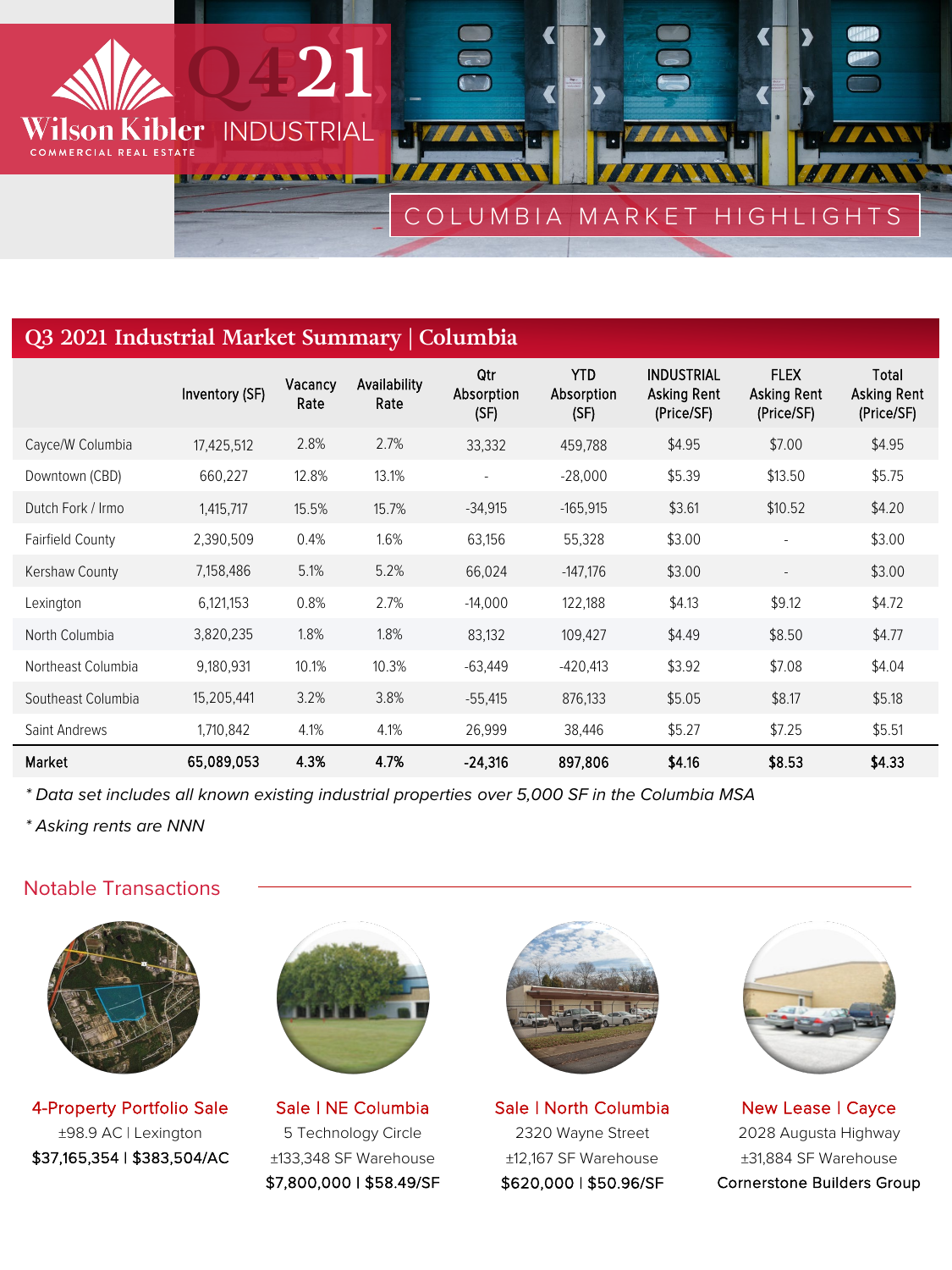

# NOTABLE TRANSACTIONS

### Select Lease Transactions -

| 110 Belk Ct               | Submarket          | Tenant                                | <b>Type</b> | <b>Square Feet</b> |
|---------------------------|--------------------|---------------------------------------|-------------|--------------------|
|                           | Northeast Columbia | <b>Belk</b><br>Distribution<br>Center | Renewal     | ±84,000            |
| <b>Lott Business Park</b> | West Columbia      | Trane                                 | Renewal     | ±19,264            |

### Select Sales Transactions -

| 717 Batesburg Hwy        | Submarket     | <b>Square Feet</b> | <b>Sales Price</b> | Price/SF |
|--------------------------|---------------|--------------------|--------------------|----------|
| <b>South Lake Center</b> | Saluda County | ±160,000           | \$5,600,000        | \$35.00  |
| 羅羅                       | Lexington     | ±41,953            | \$5,200,000        | \$123.95 |